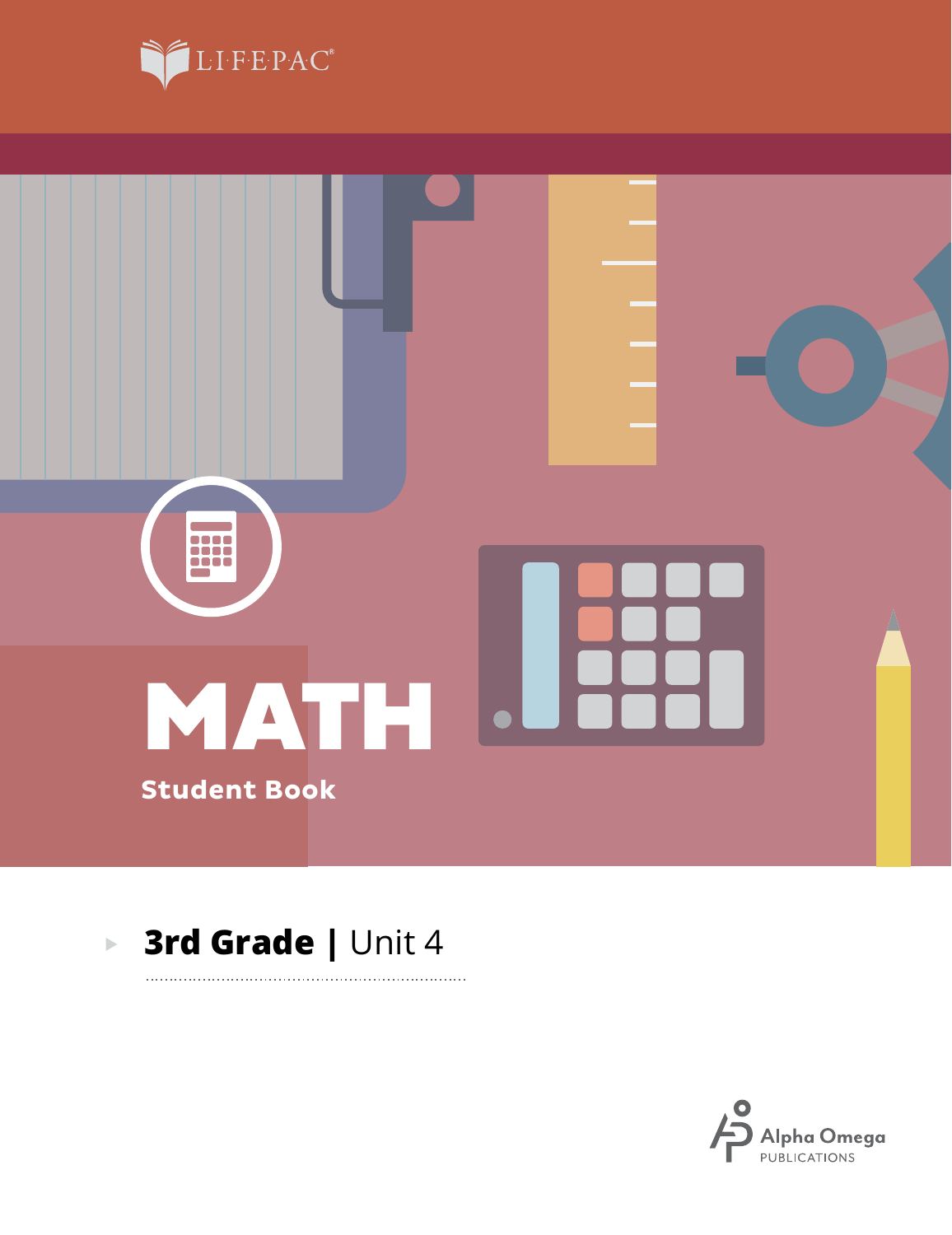# MATH 304 **ROUNDING, ESTIMATING, AND STORY PROBLEMS**

Introduction **|3**

|    | <b>Numbers to Thousands' Place model and A</b>                                                       |                                               |
|----|------------------------------------------------------------------------------------------------------|-----------------------------------------------|
|    | Thousands' Place  4<br>Addition  6                                                                   | Self Test 1   10                              |
| 2. | <b>Rounding and Estimation </b><br>Rounding  11<br>Estimation   12<br>Subtraction with Borrowing  14 | Standard Measurement   16<br>Self Test 2   19 |
| З. | Number Words  23<br>Place Value   24                                                                 | Self Test 3  29                               |
| 4. | Roman Numerals  31<br>Add and Subtract Fractions  34                                                 | 14.31<br>Self Test 4  40                      |
|    | <b>5. Application and Review </b><br>Self Test 5  49                                                 |                                               |
|    | <b>LIFEPAC Test   Pull-out</b>                                                                       |                                               |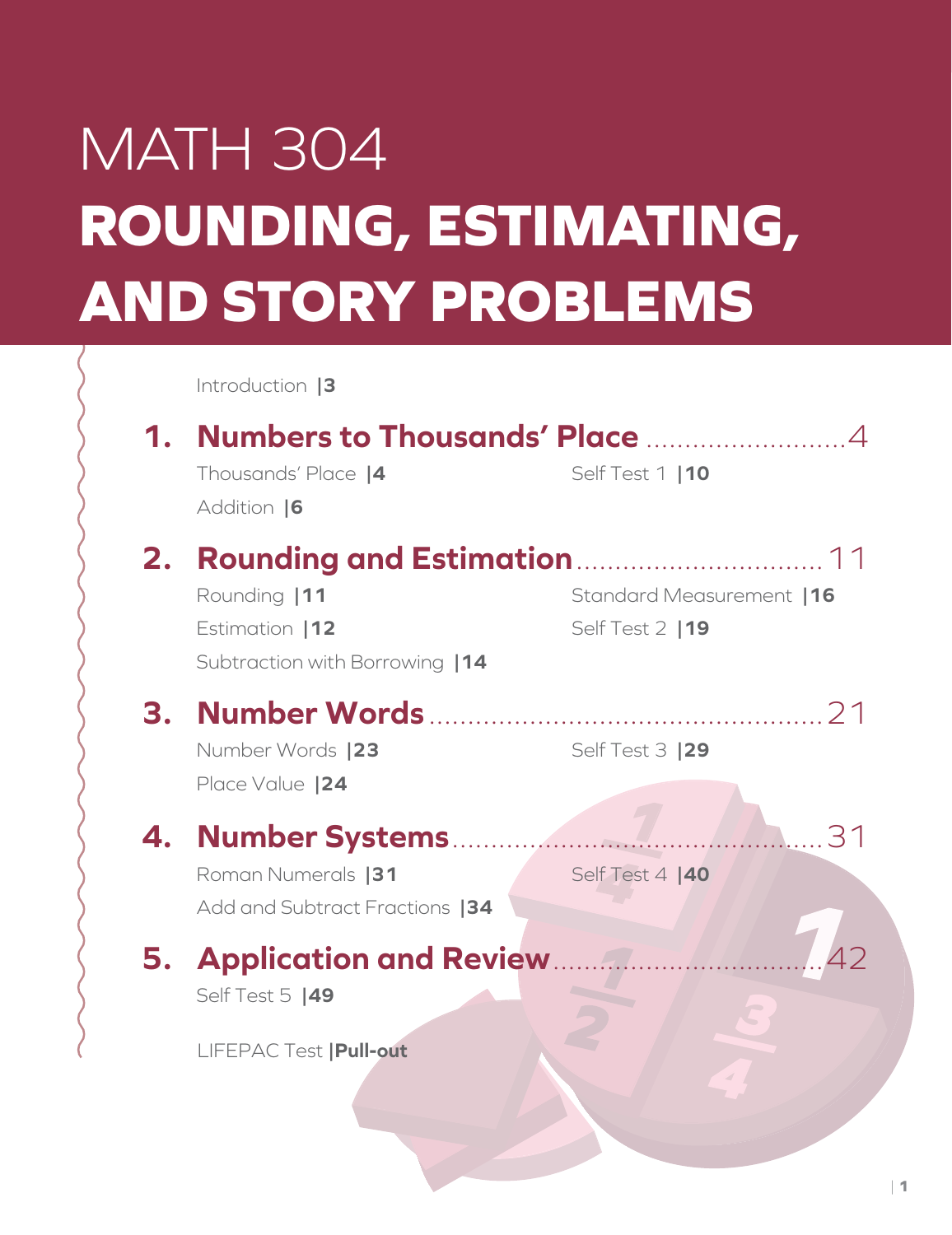NOTE to teachers, parents, and students:

As part of a continuing effort to improve the LIFEPAC curriculum a new layout of this unit has been produced. The content of this unit has not changed but the page numbers referenced in the Teacher Notes of the Teacher's Guide may no longer match.

**Author:** Carol Bauler, B.A.

**Editor:** Alan Christopherson, M.S.

#### **Media Credits:**

**Page 3:** © Gala Studio, iStock, Thinkstock; **4:** © agsandrew, iStock, Thinkstock; **11:** © sntpzh, iStock, Thinkstock; **21:** © iwanara-MC, iStock, Thinkstock; **23:** © javi.ruiz, iStock, Thinkstock; **31:** © Andrew Dowsett, iStock, Thinkstock;

**42:** © Lora-Sutyagina, iStock, Thinkstock; **44:** © moremarinka, iStock, Thinkstock;

**45:** © Dynamic Graphics, liquidlibrary, Thinkstock; **47:** © Evgeniya m, iStock, Thinkstock;



#### **804 N. 2nd Ave. E. Rock Rapids, IA 51246-1759**

© MCMXCVIII by Alpha Omega Publications, Inc. All rights reserved. LIFEPAC is a registered trademark of Alpha Omega Publications, Inc.

All trademarks and/or service marks referenced in this material are the property of their respective owners. Alpha Omega Publications, Inc. makes no claim of ownership to any trademarks and/or service marks other than their own and their affiliates, and makes no claim of affiliation to any companies whose trademarks may be listed in this material, other than their own.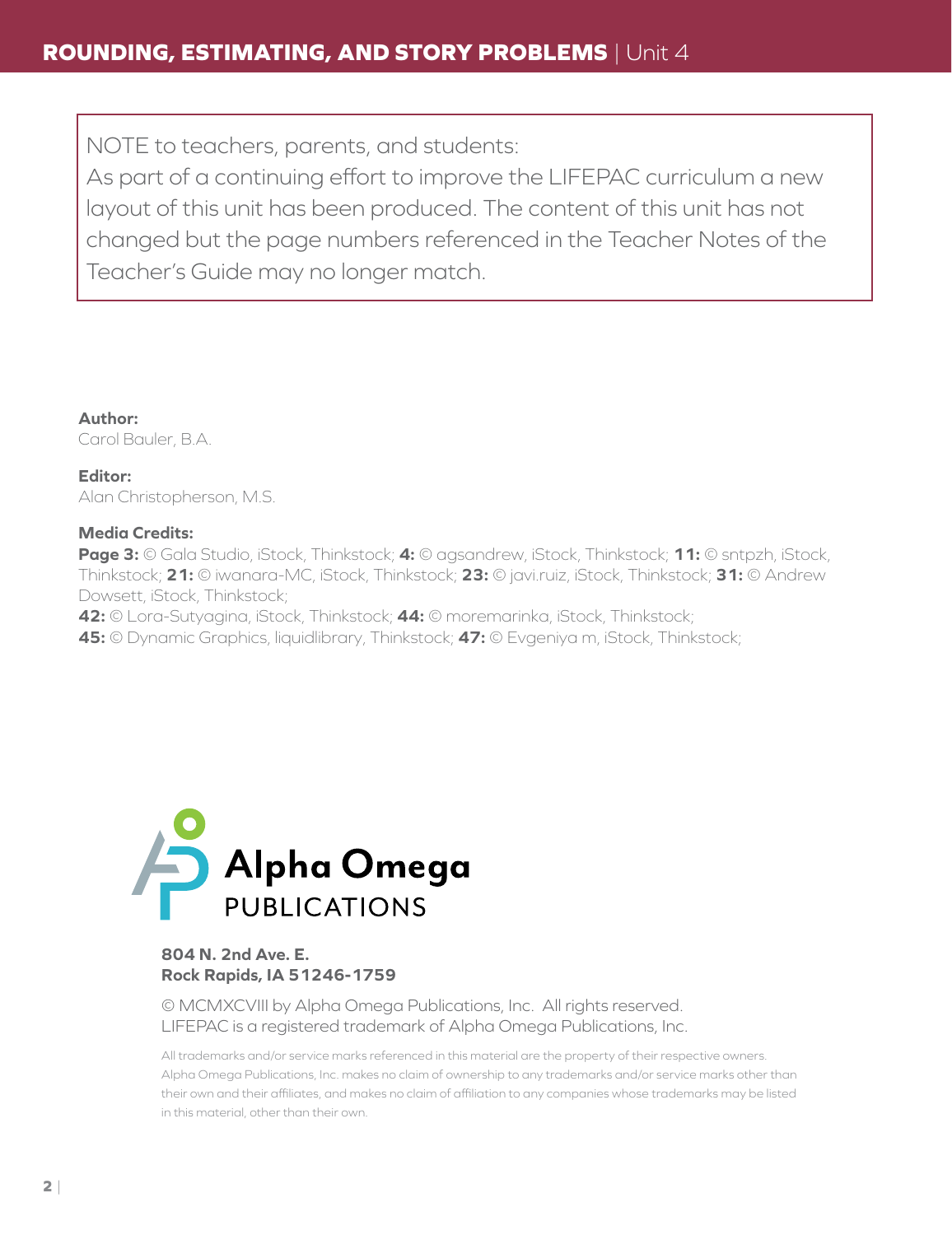Unit 4 | **ROUNDING, ESTIMATING, AND STORY PROBLEMS**

# **ROUNDING, ESTIMATING, AND STORY PROBLEMS**

**This unit will review and introduce new concepts on topics such as Roman numerals and subtraction with borrowing to the hundreds' place. Can you count and read numbers up to 9,999? Do you understand place value? These concepts will both be learned and practiced. Adding and subtracting fractions, rounding and estimation, and measuring to ¼ inch are just a few of the other concepts focused on in this unit. There will be additional practice in estimating addition with rounding and solving horizontal addition and subtraction problems.**

## **Unit Objectives**

**Read these objectives.** The objectives tell you what you will be able to do

when you have successfully completed this LIFEPAC**®**.

- 1. I can read and write numbers to thousands' place.
- 2. I can learn place value to thousands' place.
- 3. I can round numbers to tens' place.
- 4. I can estimate in addition using rounded numbers.
- 5. I can subtract with borrowing from both tens' place and hundreds' place.
- 6. I can measure to the half-inch and quarter-inch.
- 7. I can solve horizontal addition and subtraction problems.
- 8. I can learn about Roman and Arabic numerals.
- 9. I can add and subtract fractions.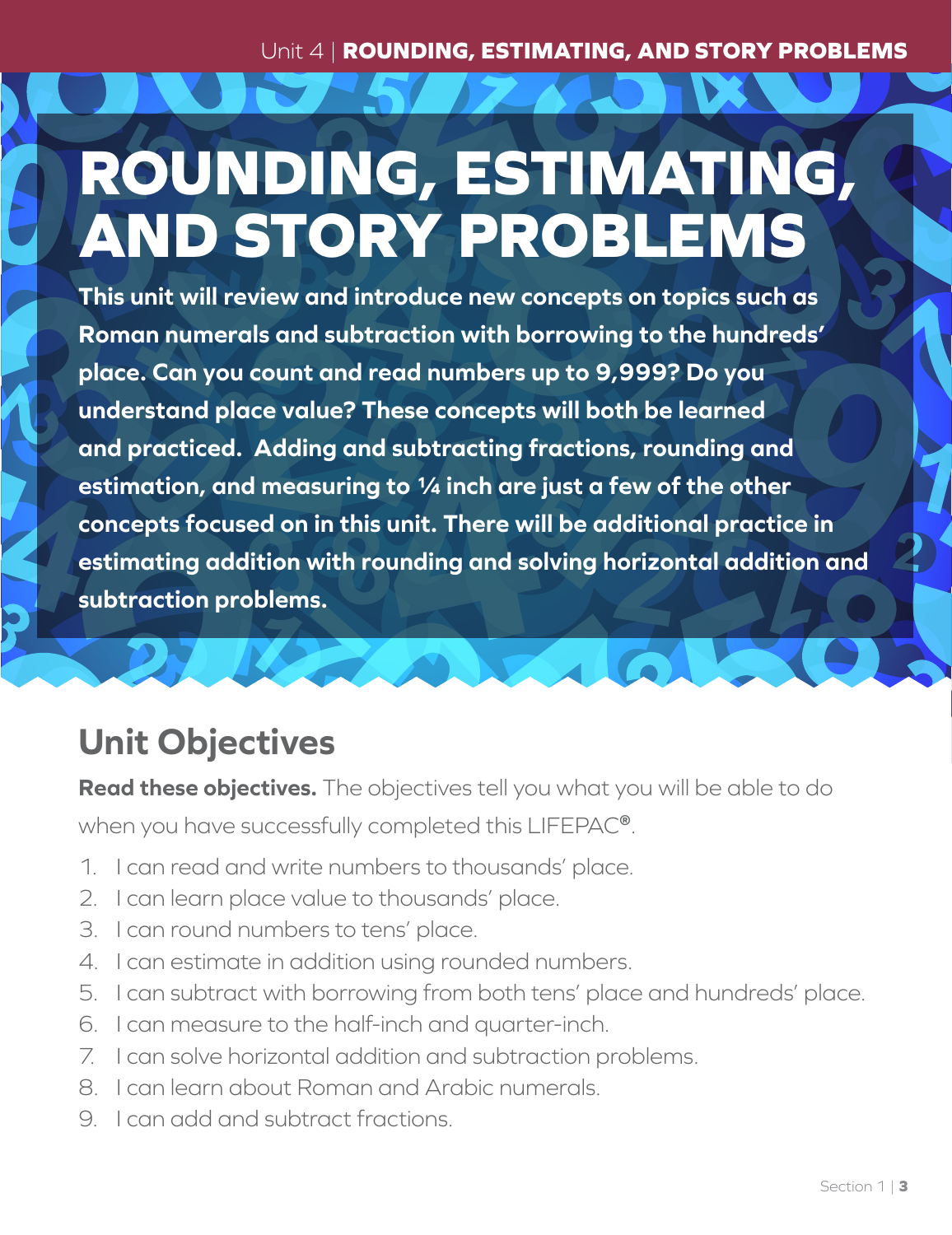## **1. NUMBERS TO THOUSANDS' PLACE**

**In this section, you will learn about numbers in the thousands. You will practice adding numbers in the hundreds. You will also review even and odd numbers and skip-counting.**

### **Thousands' Place**

When we are counting and we have used all the digits, we start over again with the 1. But each time we start over again, we use another 0.

|                          | $\left( \begin{array}{c} \end{array} \right)$ | 1()()                 |
|--------------------------|-----------------------------------------------|-----------------------|
| 1 is in the ones' place. | 1 is in the tens' place.                      | 1 is in the hundreds' |
| no zeros                 | one zero                                      | place.                |
| 1-digit number           | 2-digit number                                | two zeros             |
| one                      | ten                                           | 3-digit number        |
|                          |                                               | one hundred           |

When we have counted to 999, we must start over again. After ones' place, tens' place, and hundreds' place, there is thousands' place.

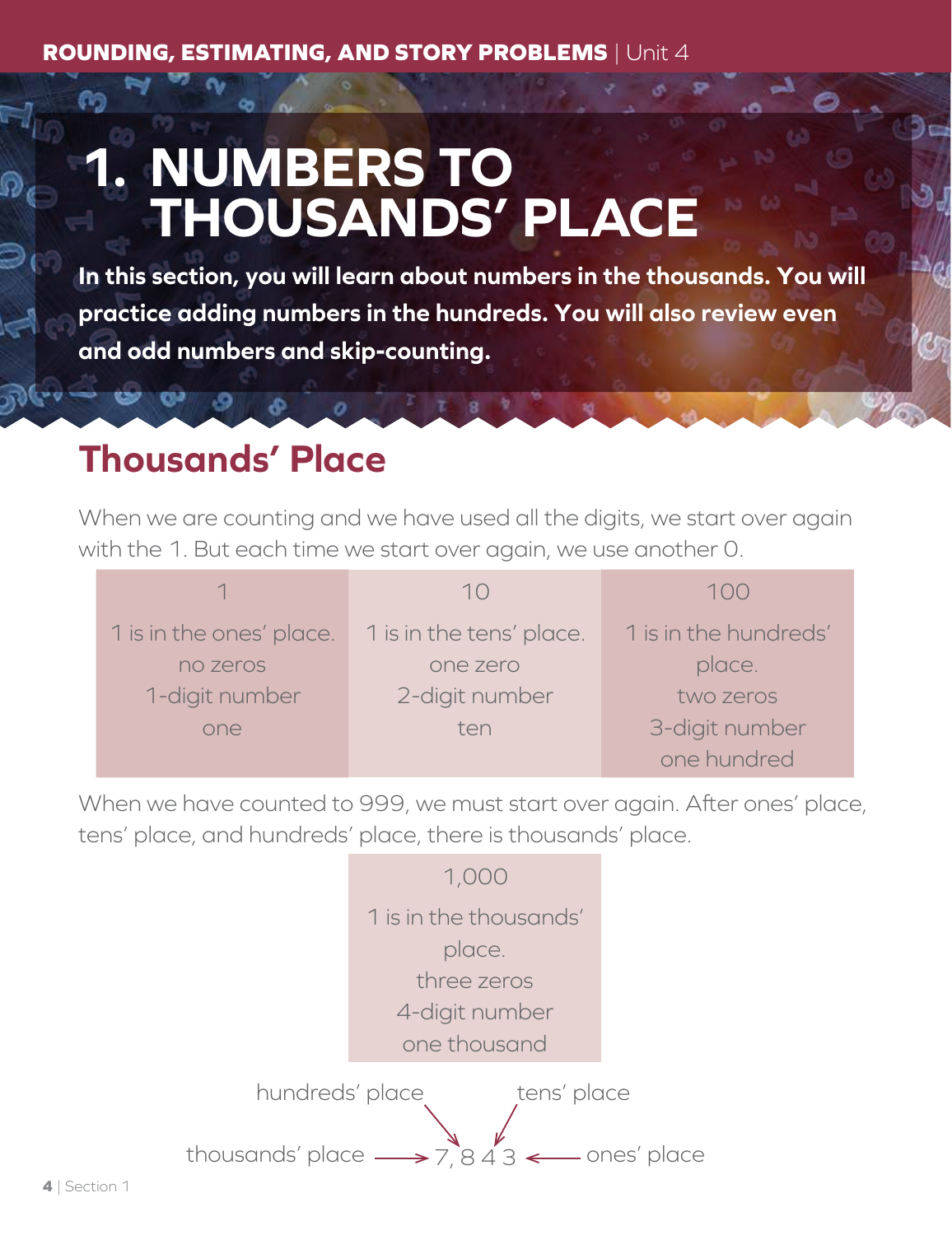\_\_\_\_ , \_\_\_\_ , \_\_\_\_ , \_\_\_\_ , \_\_\_\_ , \_\_\_\_ , \_\_\_\_ , \_\_\_\_ , \_\_\_\_ , \_\_\_\_



#### **Complete these activities.**

- **1.1** Write the ten digits.
- **1.2**  $\quad$  Zero is a special digit. We call it a
- **1.3** Write the place of each underlined digit.

| 1,576 | 8,154 |  |
|-------|-------|--|
| 6,301 | 9,632 |  |
| 79    | 394   |  |
| 270   | 1,847 |  |

#### **The more digits a number has, the greater its value.**

**1.4** Write in number order. 1,000 10 100 1 \_\_\_\_\_\_\_\_ \_\_\_\_\_\_\_\_ \_\_\_\_\_\_\_\_ \_\_\_\_\_\_\_ 48 270 1,320 8 \_\_\_\_\_\_\_\_ \_\_\_\_\_\_\_\_ \_\_\_\_\_\_\_\_ \_\_\_\_\_\_\_

#### **Look at the numbers that are in thousands' place. A comma separates thousands' place from hundreds' place. The comma makes the number easier to read.**

**1.5** Write a number with …

1 in ones' place, 3 in tens' place, 6 in hundreds' place, and 9 in thousands' place.

4 in thousands' place, 2 in hundreds' place, 8 in tens' place, and 0 in ones' place.

6 in tens' place, 9 in thousands' place, 4 in ones' place, and 0 in hundreds' place.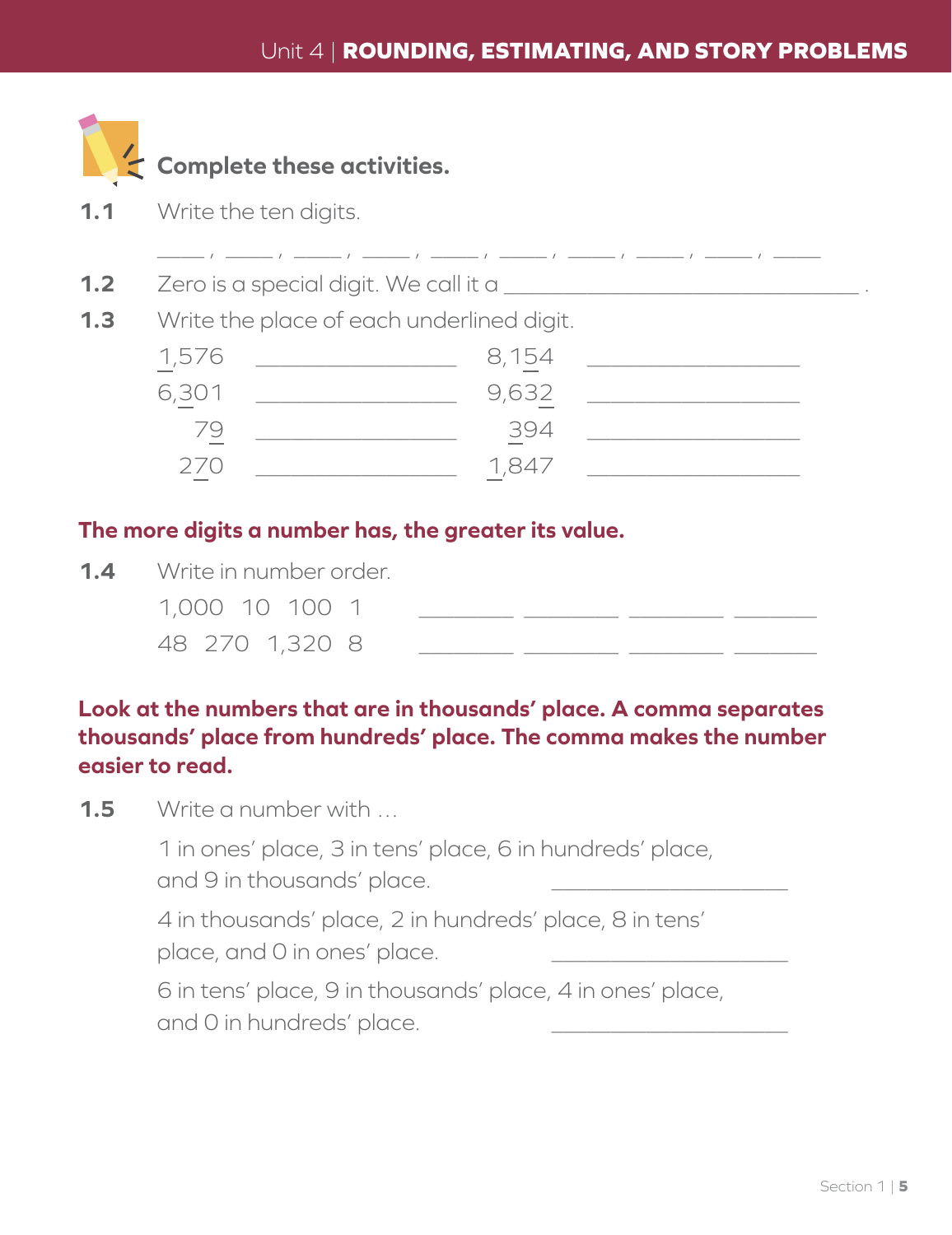#### **We count thousands by following the number pattern we have learned.**

1,001 1,002 1,003 … 1,483 1,484 1,485 …

We say one thousand, one; one thousand, two; one thousand, three.

We say one thousand, four hundred eighty-three;

one thousand, four hundred eighty-four;

one thousand, four hundred eighty-five.

**1.6** Write the numbers that come after...

| 1,005 1,006 |  |  |  |
|-------------|--|--|--|
| 1,621 1,622 |  |  |  |
| 1,032 1,033 |  |  |  |

### **Addition**

|     |                | <b>Complete this activity.</b> |                   |                   |                   |
|-----|----------------|--------------------------------|-------------------|-------------------|-------------------|
| 1.7 |                | Add. Remember to carry.        |                   |                   |                   |
|     | 23<br>$+45$    | 47<br>$+52$                    | 89<br>$+63$       | 76<br>$+45$       | 52<br>$+88$       |
|     | 5<br>9<br>$+8$ | 6<br>4<br>$+3$                 | 53<br>25<br>$+61$ | 68<br>57<br>$+32$ | 91<br>63<br>$+48$ |
|     | 426<br>$+365$  | 583<br>$+275$                  |                   | 982<br>$+327$     | 215<br>$+608$     |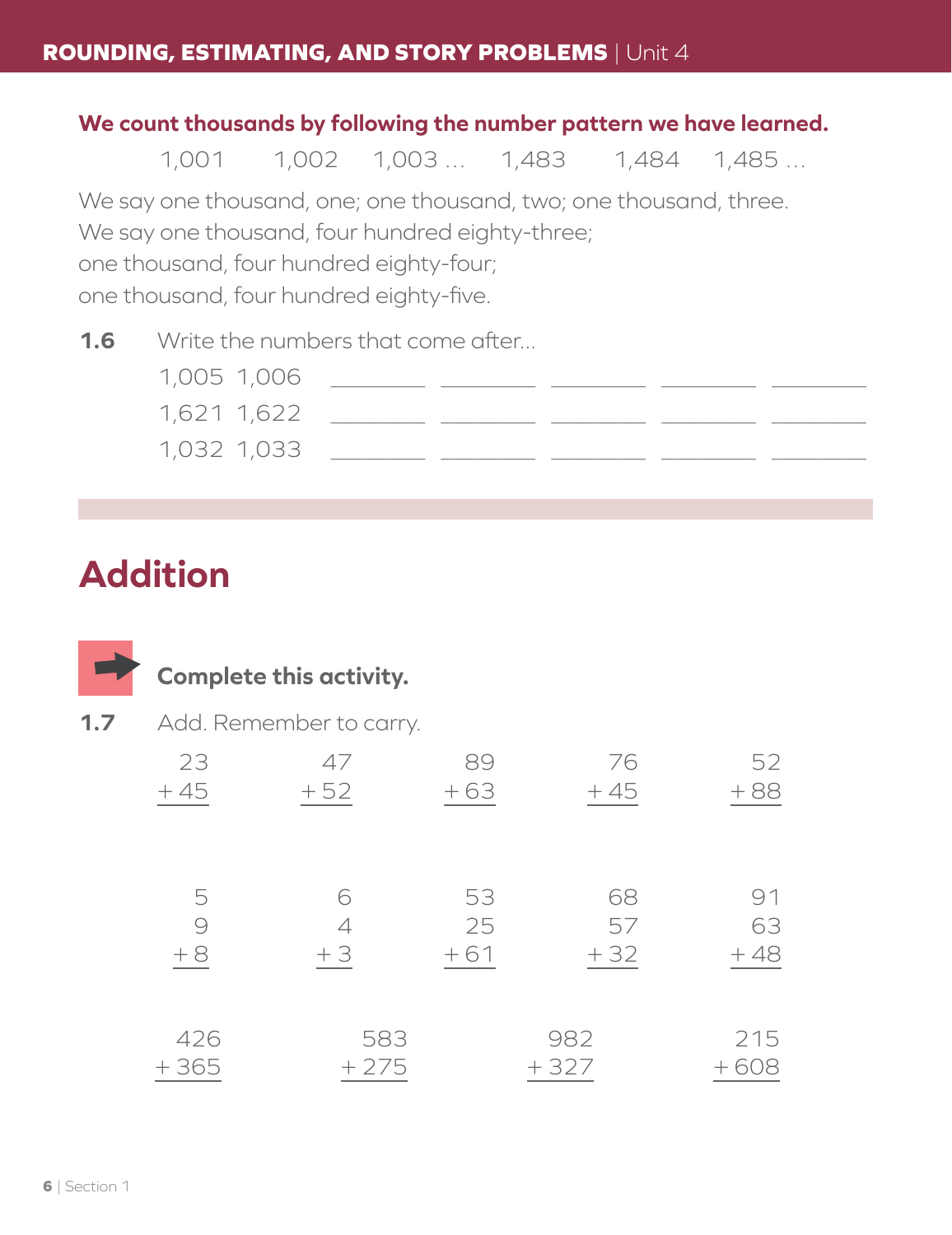#### Unit 4 | **ROUNDING, ESTIMATING, AND STORY PROBLEMS**

| 758    | 629    | 924    | 376    |
|--------|--------|--------|--------|
| $+345$ | $+356$ | $+285$ | $+515$ |
| 295    | 374    | 856    | 872    |
| $+768$ | $+269$ | $+374$ | $+439$ |

#### **We can learn to add three numbers to hundreds' place.**

|               | Add ones' place. | $3+5+1=9$ There is no number to                            |
|---------------|------------------|------------------------------------------------------------|
| 263           |                  | carry.                                                     |
| $405$<br>+321 | Add tens' place. | $6 + 0 + 2 = 8$ There is no number to                      |
| 989           |                  | carry.                                                     |
|               |                  | Add hundreds' place. $2 + 4 + 3 = 9$ There is no number to |
|               |                  | carry.                                                     |



| 560    | 340.   | 271    | 307    |
|--------|--------|--------|--------|
| 321    | 256    | 503    | 251    |
| $+214$ | $+402$ | $+412$ | $+621$ |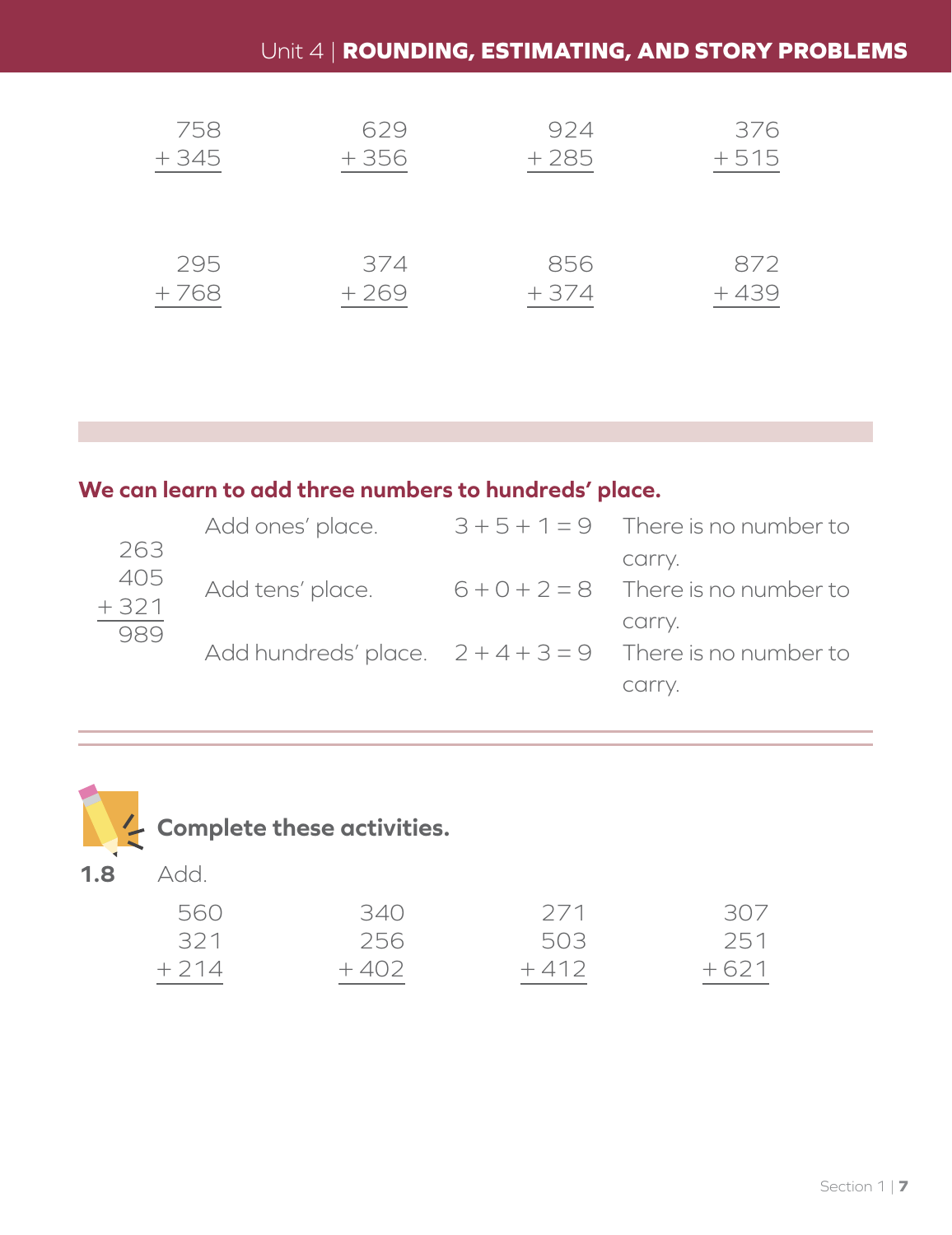#### **ROUNDING, ESTIMATING, AND STORY PROBLEMS** | Unit 4

| 423    | 355    | 372    | 234    |
|--------|--------|--------|--------|
| 301    | 243    | 115    | 261    |
| $+261$ | $+501$ | $+302$ | $+803$ |
| 653    | 526    | 312    | 653    |
| 214    | 130    | 202    | 204    |
| $+521$ | $+443$ | $+530$ | $+500$ |

**1.9** Solve the problem. Think the answer. Write the answer.

| $2 + 5 + 7 =$ | $9 + 3 + 8 =$ |
|---------------|---------------|
| $8 + 3 + 7 =$ | $7+6+9=$      |
| $5 + 2 + 4 =$ | $8 + 0 + 3 =$ |
| $3 + 5 + 0 =$ | $6 + 5 + 8 =$ |

**1.10** Write the place of the underlined digit. Write its value.

|      | hundreds tens                                                                                             | ones |                                                 |  |
|------|-----------------------------------------------------------------------------------------------------------|------|-------------------------------------------------|--|
|      |                                                                                                           | 695  | <u> 1980 - Andrea Amerikaanse kommunister (</u> |  |
|      | 457 _______________ ______                                                                                | 725  |                                                 |  |
|      |                                                                                                           | 238  |                                                 |  |
| 1.11 | Write the missing numbers.                                                                                |      |                                                 |  |
|      | 10, ________, 30, _______, ______, 60, ______, 80, ______, ______,                                        |      |                                                 |  |
|      | 5, ________ , _______ , 20, ______ , ______ , ______ , 40, ______ , 50,                                   |      |                                                 |  |
|      | $2, 4, \_\_\_\_\_\_$ , $\_\_\_\_\_\_$ , $\_\_\_\_\_$ , $12, \_\_\_\_\_\_$ , $\_\_\_\_$ , $18, \_\_\_\_\_$ |      |                                                 |  |
|      | When we count by tens, the number always ends in _________.                                               |      |                                                 |  |
|      | When we count by fives, the number always ends in _________ or                                            |      |                                                 |  |
|      |                                                                                                           |      |                                                 |  |
|      | When we count by twos, the number always ends in ________,                                                |      |                                                 |  |
|      |                                                                                                           |      |                                                 |  |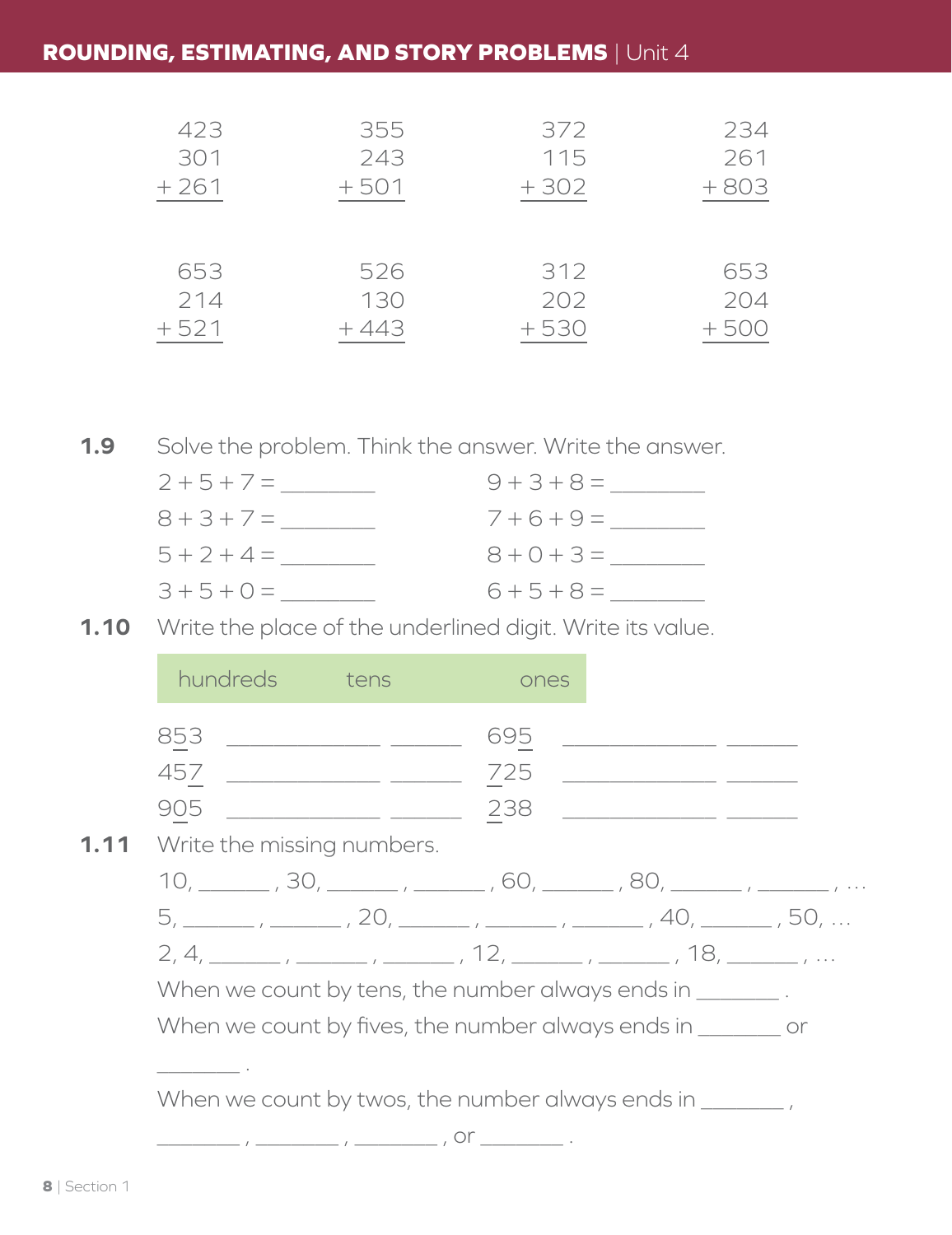#### **Even and odd numbers are the same as counting by twos.**

**1.12** Write (E) for even or (O) for odd.



**For this Self Test, study what you have read and done.** The Self Test will check what you remember.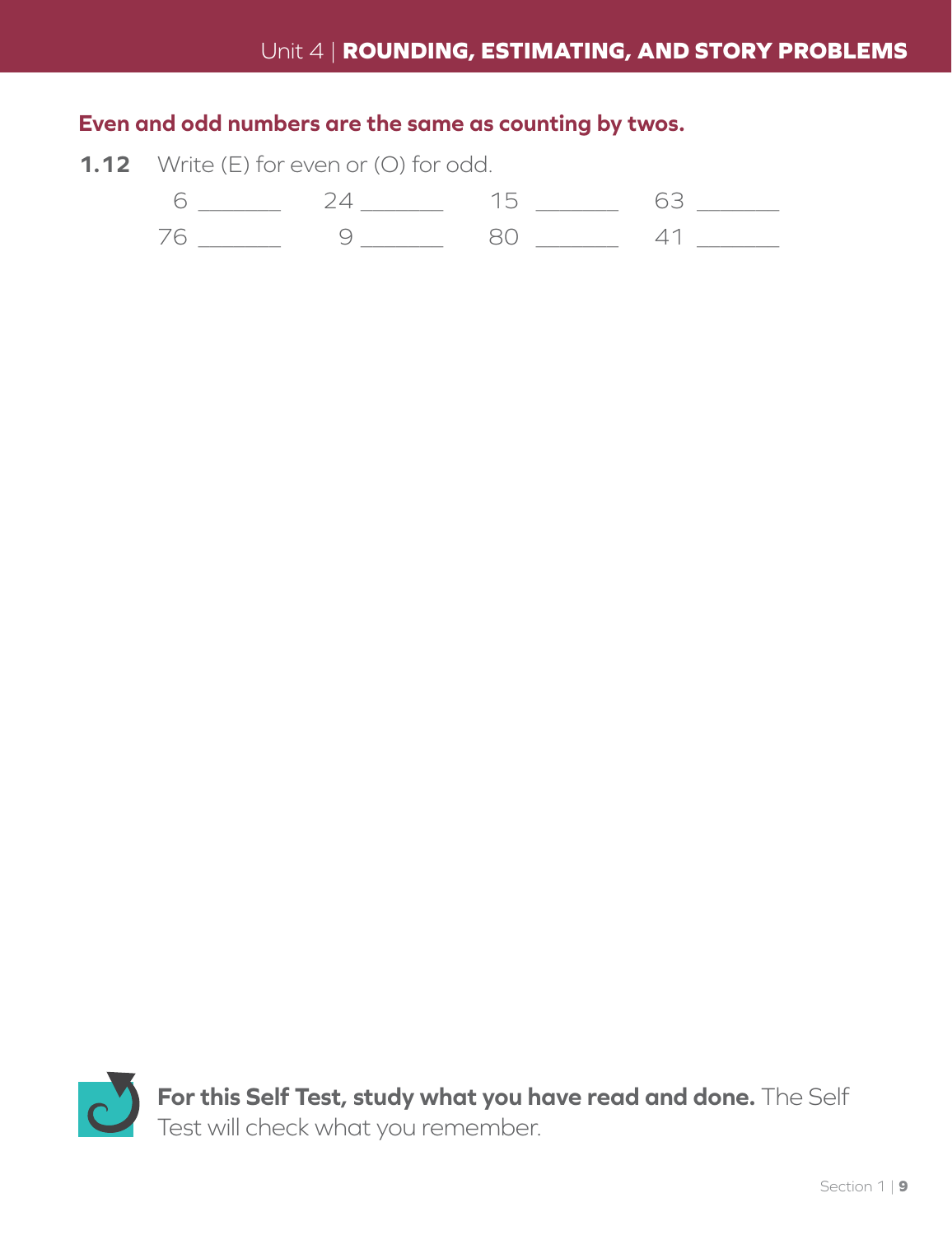## **SELF TEST 1**

**Complete these activities** (each answer counts 1 point, except where otherwise noted).

| ones | tens                             |        |                                                                    | hundreds thousands |        |
|------|----------------------------------|--------|--------------------------------------------------------------------|--------------------|--------|
|      |                                  |        | <b>1.01</b> Write the place of each underlined digit.              |                    |        |
|      |                                  |        |                                                                    |                    |        |
|      |                                  |        |                                                                    |                    |        |
|      | <b>1.02</b> Write a number with  |        |                                                                    |                    |        |
|      |                                  |        | 7 in the tens' place, 8 in the thousands' place,                   |                    |        |
|      |                                  |        | 2 in the ones' place, and 0 in the hundreds' place.                |                    |        |
|      |                                  |        | <b>1.03</b> Write the numbers that come after (2 points)           |                    |        |
|      | 1,032 1,033                      |        | <u> 1990 - Jan Barnett, fransk politik (</u>                       |                    |        |
|      |                                  |        | <b>1.04</b> Solve the problem. Think the answer. Write the answer. |                    |        |
|      |                                  |        |                                                                    | $4+8+7=$           |        |
|      | $9 + 3 + 6 =$                    |        | $2+3+6=$                                                           |                    |        |
|      | <b>1.05</b> Add. (2 points each) |        |                                                                    |                    |        |
|      |                                  |        | 352                                                                |                    |        |
|      | 358                              | 577    | 124                                                                | 439                | 863    |
|      | $+675$                           | $+259$ | $+603$                                                             | $+268$             | $+245$ |
|      |                                  |        |                                                                    |                    |        |